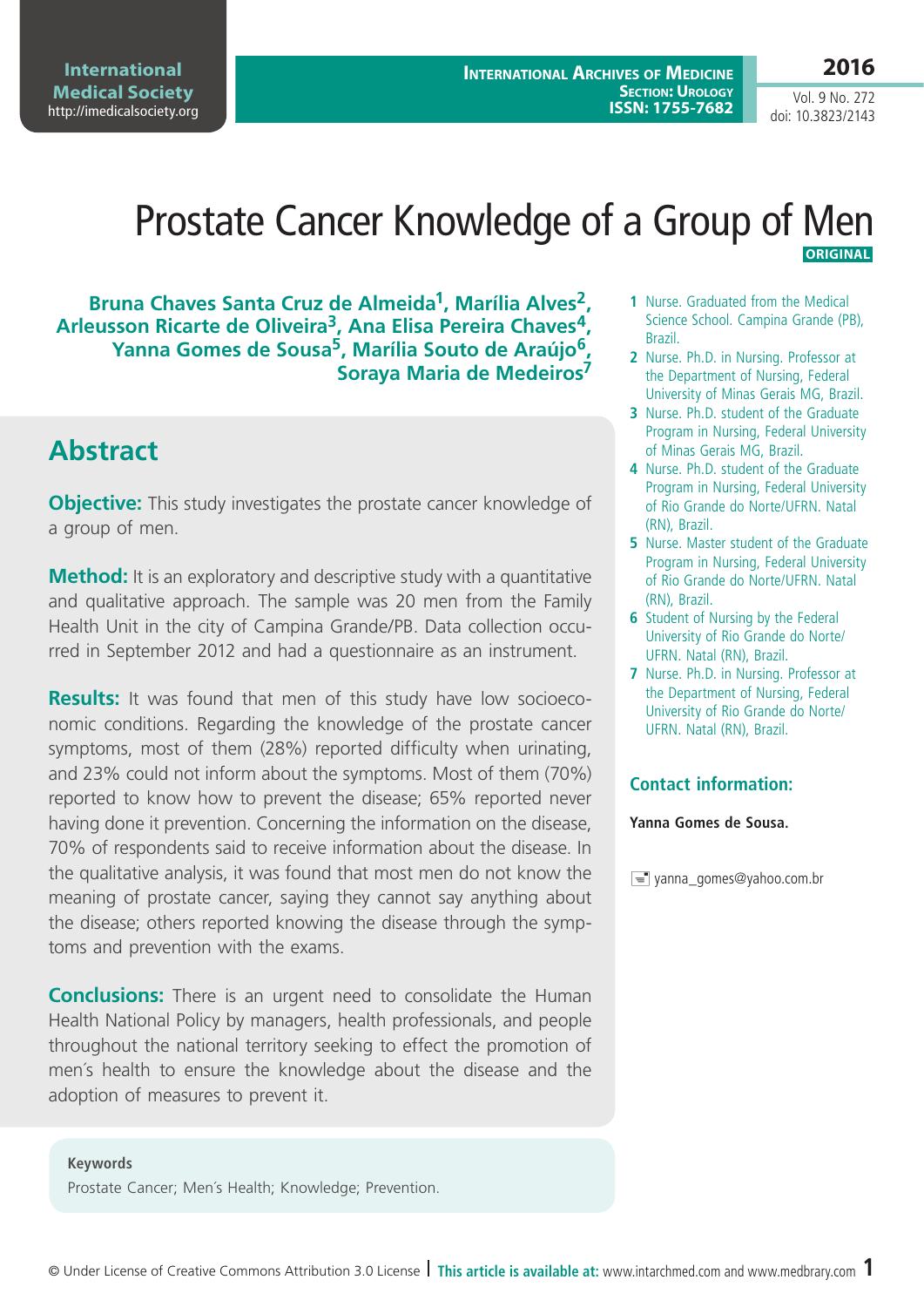**International Archives of Medicine SECTION: UROLOGY ISSN: 1755-7682**

Vol. 9 No. 272 doi: 10.3823/2143

**2016**

## **Introduction**

Prostate Cancer (PC) is a disease that affects the male population for centuries and is recognized as a global public health problem by its magnitude in mortality, with alarmingly increasing levels [1].

In Brazil, prostate cancer is the second most common malignancy among men (only after nonmelanoma skin cancer). In absolute terms, it is the sixth most common cancer type in the world and the most prevalent in men representing about 10% of all cancers. Its incidence rate is about six times higher in developed countries compared to developing countries. In 2013, there were 13,772 male deaths due to this disease. The estimated number of cases for 2014 was 68,800 new cases  $[2]$ .

One of the factors for high morbidity and mortality of prostate cancer is the late diagnosis of the disease. It could be related to factors such as the lack of information of the population, which keeps some outdated and negative beliefs about cancer and its prognosis; prejudice against cancer and against the screening test, especially the rectal; the lack of comprehensive routines programmed in health services, especially in primary care for the male population, with regard to development activities with an emphasis on health promotion and disease prevention in this population.

Also, the cultural and social barriers have a strong influence on the appearance of prostate cancer, hindering the adherence of men in ways of prevention, particularly in the digital rectal examination generating bias in the technique used to perform the exam, somehow invading their manhood [3].

The problem of not seeking the primary service by the male population may increase the chance of a greater problem that could have been avoided by performing actions developed in the Family Health Strategy - FHS. Virility loses due to their role of sexual performance, confusing masculinity with sexual performance is one of the obstacles faced by male [4].

The Brazilian Society of Urology (SBU) [5] recommends that men who are over 50 and those being 40 years old with a family history of prostate cancer, have to think of the possibility of "going annually to the urologist for a check-up the prostate," even if they have not urinary symptoms. Regarding early diagnosis of prostate cancer, it is used to recommend the clinical examination (DRE or digital rectal exam) and the blood test for specific prostate antigen, known as PSA, informing the limitations, the benefits and risks of early detection of prostate cancer.

With the low access of men to the health services, the Ministry of Health in 2008 created the National Integral Attention to Men´s Health Policy (PNAISH) [6], that allows the recognition of social determinants and vulnerability of the male population to prevent the harm to human health, promoting access to comprehensive care, and showing the main mortality factors.

Nursing has accumulated a body of empirical techniques and knowledge and today develops theories related to each other trying to explain these facts based on the natural universe. These knowledge and skills accumulated over the centuries contribute today in making health care measures that help in prevention, promotion and rehabilitation of injuries. In the area of oncology nursing, nursing care is provided to patients with cancer, including prevention, promotion, treatment, palliative care, and rehabilitation.

It is important the need for nurses know the community and interact with nursing are in cancer prevention. Thus, a more effective relationship of trust can be established to the community to obtain good results. However, nurses do not seem to be prepared for this practice [7].

In this sense, the Family Health Strategy - FHS allows nurses to know the acting territory of the male population. This professional along with a multidisciplinary team performs a health educator role, acting on issues related to the health of the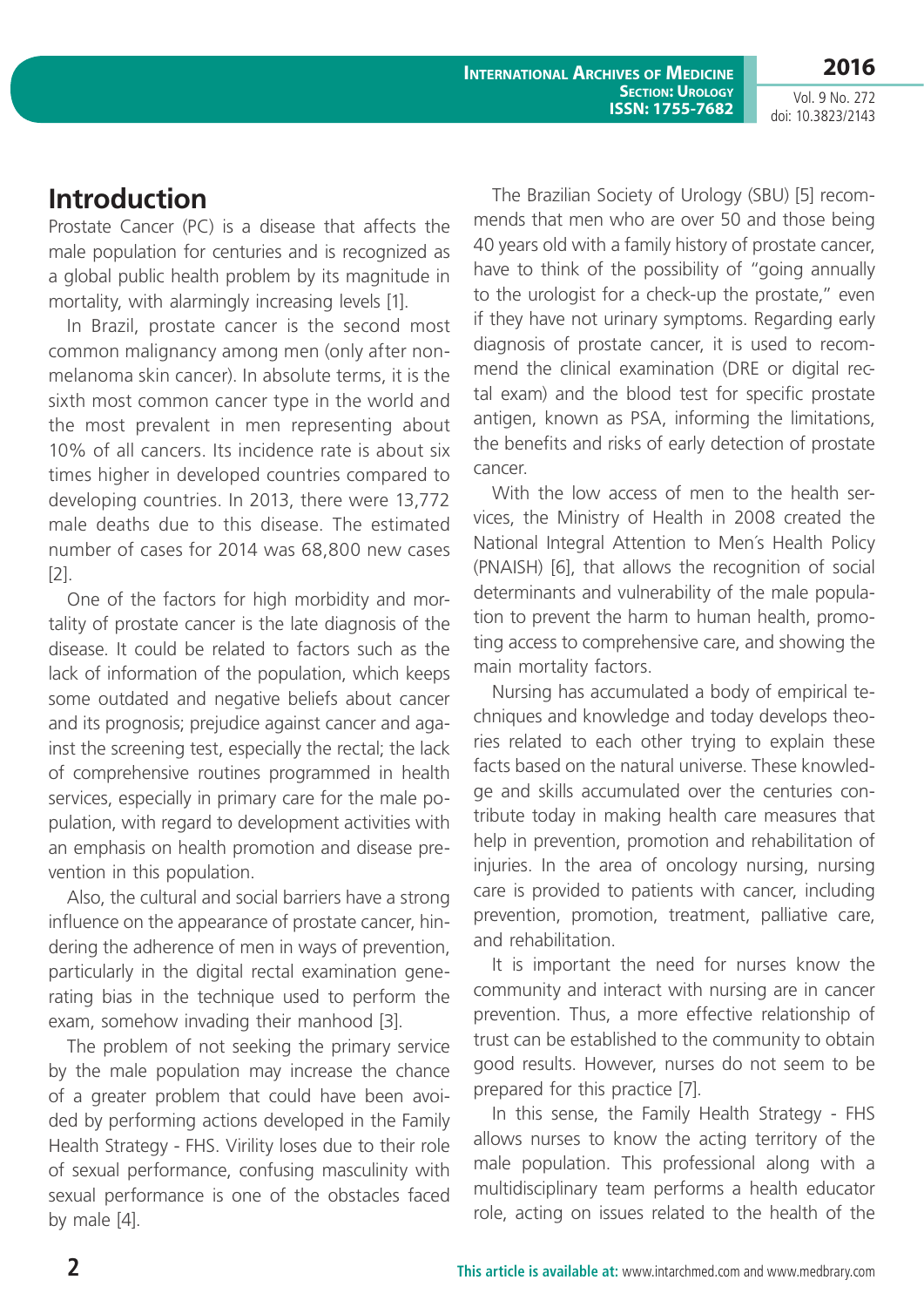population, working on prevention and promotion of diseases.

Thus, the question is: Does the male population have some knowledge in PC? Do these men know the ways of prevention and symptoms of the disease? Therefore, this study aims to investigate the knowledge on prostate cancer in a group of men.

# **Methods**

This research is an exploratory and descriptive study with a quantitative and qualitative approach. The quantitative aspect of the research are the quantifiable variables universally, and qualitative aspect works with the meanings of actions, motivations, aspirations, beliefs, values, attitudes and human relationships understood from the researcher's perspective [8]

The study was conducted in the Family Health Strategy - FHS of a municipality in northeastern Paraíba, Brazil. The study population consisted of 20 men aged over 40 years old. The inclusion criteria were living in the FHS coverage area; 40 years old or older. Users who were not mentioned within these criteria were excluded from the sample.

A semi-structured interview was used for data collection conducted in the users' surveyed homes. Data collection was conducted in September 2012. The interviews were recorded and then transcribed and used in this study with the consent of the participants.

Quantitative data were processed using Microsoft Office Excel 2007 program. Absolute frequency and relative percentage tables were constructed. As for the qualitative data, they were fully transcribed, built upon the testimonies and their selected categories. For data analysis, the method of analysis of content proposed by Bardin [9] was used, which reveals that the speech is a fruit under construction and therefore having contradictions and imperfections.

The technique consisted of three major steps: 1) a pre-analysis, made of the organization of material

that can use different procedures such as floating reading, assumptions and development of indicators that base the interpretation; Step 2) is the exploration of the material where the data is encoded from registration units and; step 3) which consists of the interpretation and processing of the data, formulating categorization with grouping. The results of this study were discussed and analyzed based on the literature.

This work has complied with the provisions of the resolution of the National Health Council which deals with the ethics of research involving human beings, which includes the following aspects: informed consent of target individuals and the protection of vulnerable groups and the legally disabled individuals. It was approved by the Research Ethics Committee of Higher Education and Development Center with the opinion number: 05811612000005175.

# **Results and Discussion**

**Table 1** shows the sociodemographic data of respondents. Ages ranged from 40 to 60 years, 45% were 40-49 years old, 30% were 50-59 years old, 25% were 60 years old or more. Regarding marital status, most of them were married (60%).

| <b>Table 1.</b> Percentage distribution of variables on the |
|-------------------------------------------------------------|
| socio-demographic profile of the inter-                     |
| viewed participants. Campina Grande/PB,                     |
| September 2012.                                             |

| Socio-demographic characteristics n (%) | Total n (%) |  |  |
|-----------------------------------------|-------------|--|--|
|                                         |             |  |  |
| 9(45)                                   | 20          |  |  |
| 6(30)<br>$50 - 59$                      |             |  |  |
| 5(25)                                   | (100)       |  |  |
|                                         |             |  |  |
| 2(10)                                   |             |  |  |
| 12(60)                                  |             |  |  |
| 2(10)                                   | 20<br>(100) |  |  |
| 1(5)                                    |             |  |  |
| 3(15)                                   |             |  |  |
|                                         |             |  |  |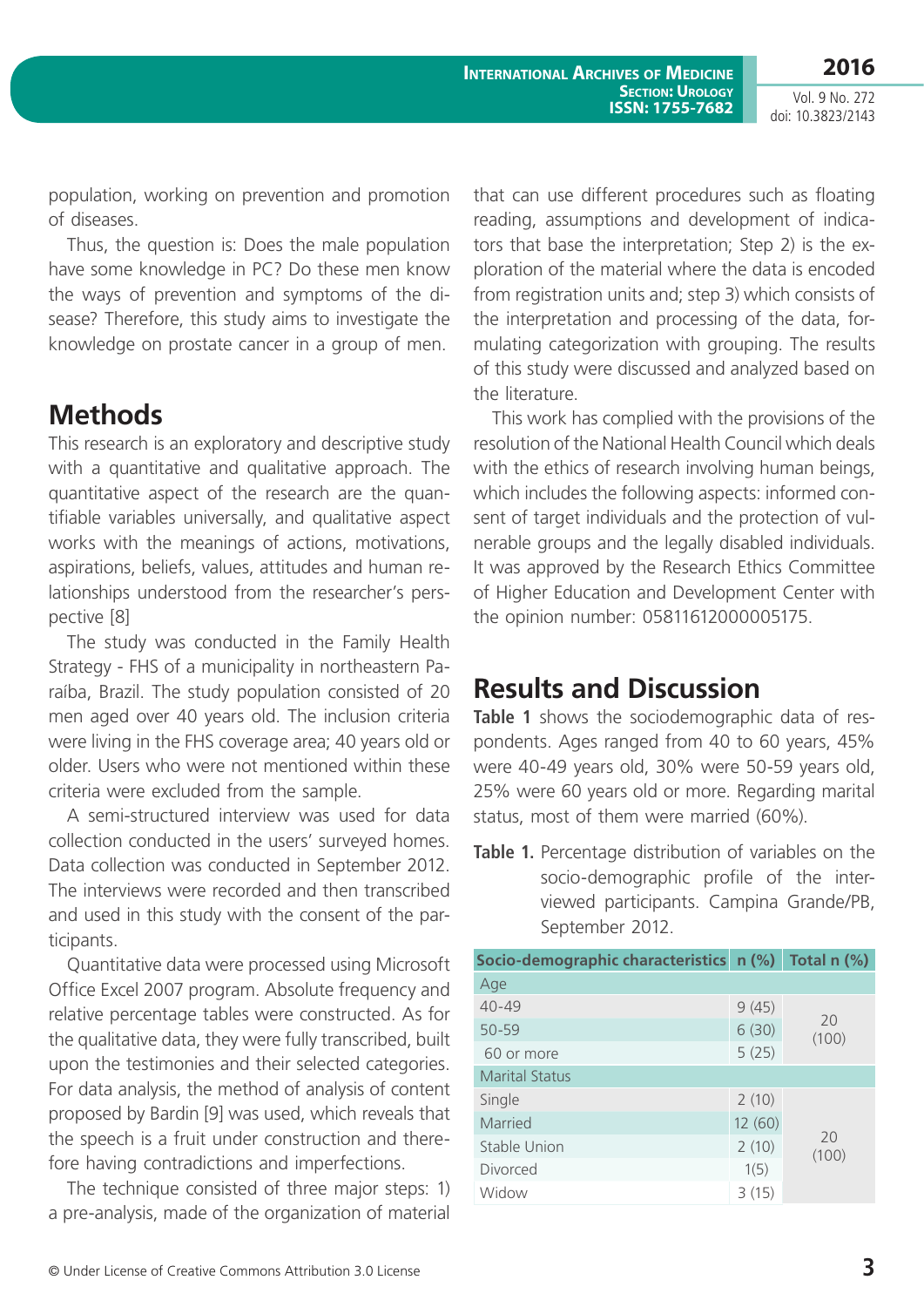| Socio-demographic characteristics n (%)              |       | Total n (%) |  |  |
|------------------------------------------------------|-------|-------------|--|--|
| Education                                            |       |             |  |  |
| Incomplete Elementary                                | 6(30) |             |  |  |
| Complete High school                                 | 4(20) | 20          |  |  |
| Incomplete High school                               | 4(20) | (100)       |  |  |
| Illiterate                                           | 6(30) |             |  |  |
| Family Income (In Minimum Wages)                     |       |             |  |  |
| $<$ 1                                                | 9(45) |             |  |  |
| 1 and 2                                              | 6(30) | 20          |  |  |
| $3$ or $4$                                           | 4(20) | (100)       |  |  |
| 5 or more                                            | 1(5)  |             |  |  |
| Occupation                                           |       |             |  |  |
| Seller/salesperson                                   | 2(10) |             |  |  |
| Vigilant/porter                                      | 3(15) |             |  |  |
| Mason                                                | 2(10) |             |  |  |
| Retired                                              | 2(10) | 20<br>(100) |  |  |
| Unemployed                                           | 5(25) |             |  |  |
| General services assistant/pensioner/<br>electrician | 6(30) |             |  |  |
| Source: Field Research, Municipal Health Secretary.  |       |             |  |  |

Campina Grande/PB, 2012.

Regarding the socio-demographic data research [5] conducted by the Brazilian Society of Urology corroborates the results found in this study. The survey was conducted with 1,061 men, 40- 70 years old, from ten capital cities in 2009, and they found that the higher the level of education of men and the higher the social class, the greater the care with health. About 79% of men with college degrees have visited the urologist while 46% of those with primary education have gone to an expert. Men of Southeast capital are the ones that go to the urologist (62%) and the men of the North go less (36%).

**Table 2** describes the answers of respondents on their knowledge of the symptoms of PC. It is observed that in the symptoms reported, most of them (27.9%) reported difficulty urinating; 16.3% pain when urinating; 9.3% is urinating aplenty. It is also noted that 23.3% did not know the symptoms of PC.

A very important fact in the table above is the lack of knowledge of the male population on pros-

### **Table 2.** Percentage distribution of answers regarding knowledge of the symptoms of PC. Campina Grande/PB, September 2012.

| Knowledge of the symptoms of prostate cancer                                                                |           |               |  |
|-------------------------------------------------------------------------------------------------------------|-----------|---------------|--|
| <b>Symptoms of prostate cancer</b>                                                                          | $n$ (%)   | Total $n$ $%$ |  |
| Pain when urinating                                                                                         | 7(16.3)   |               |  |
| Difficulty urinating                                                                                        | 12 (27.9) |               |  |
| Urinating aplenty                                                                                           | 4(9.3)    |               |  |
| Urinating in small quantities                                                                               | 2(4.6)    |               |  |
| Urinating very often                                                                                        | 3(7)      | $43*$         |  |
| Infrequently urinating                                                                                      | 1(2.3)    | (100)         |  |
| Urethral bleeding                                                                                           | 3(7)      |               |  |
| Feeling of not emptying the<br>bladder after urination                                                      | 1(2.3)    |               |  |
| Do not know                                                                                                 | 10(23.3)  |               |  |
| Source: Field Research, Municipal Health Secretary.<br>Campina Grande/PB, 2012. *: Current Minimum Wage R\$ |           |               |  |

tate cancer symptoms, represented by 23,3% of answers.

622.00 Brazilian currency.

The most common symptoms associated with prostate cancer are hematuria and polyuria, at night; weak urinary stream; pain or burning when urinating. However, with time may be difficulties in expelling urine, increasing the urgent need to urinate, blood in the urine or pain and burning during urination [10, 11, 12, 13].

In a study [12] conducted in 2010 with 100 men working in the free fair of Barreiras-BA, on the level of knowledge of men aged over 40 years old, regarding the level of information of participants about the symptoms of the man with prostate cancer, the results were that most of the respondents (56%) did not know about the disease, 43% said they knew it, and only 1% did not answer.

**Table 3** describes the knowledge of the male population about the ways of diagnosis of prostate cancer. It is observed that most of them (70%) reported knowing the ways of how to prevent it. However, 30% did not know them. As for the ways of how to prevent it, most of them (65%) answered the digital rectal exam and 35%, the blood test (PSA).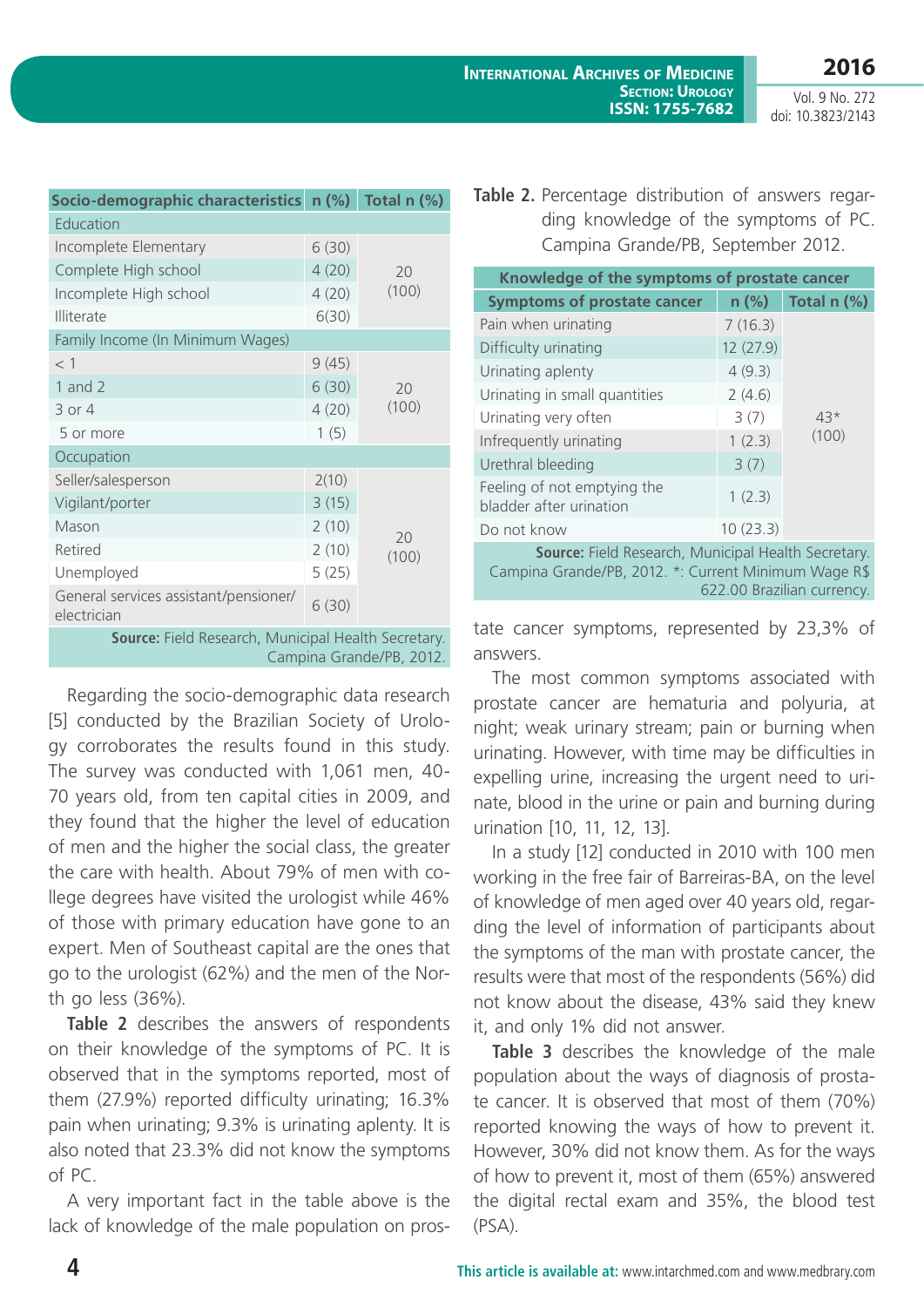**International Archives of Medicine SECTION: UROLOGY ISSN: 1755-7682**

Vol. 9 No. 272 doi: 10.3823/2143

**2016**

**Table 3.** Percentage distribution of respondents regarding the diagnosis of prostate cancer. Campina Grande/PB, September 2012.

| <b>Diagnosis of prostate cancer</b>                                                                          | $n$ (%) | Total n (%) |  |  |
|--------------------------------------------------------------------------------------------------------------|---------|-------------|--|--|
| Knowledge of ways to diagnosis prostate cancer                                                               |         |             |  |  |
| Yes                                                                                                          | 14(70)  | 20          |  |  |
| <b>No</b>                                                                                                    | 6(30)   | (100)       |  |  |
| Ways to diagnosis prostate cancer                                                                            |         |             |  |  |
| Digital rectal exam                                                                                          | 13(65)  |             |  |  |
| Blood test (PSA)                                                                                             | 7(35)   | 20<br>(100) |  |  |
| Diet, physical activity, health lifestyle                                                                    | O(0)    |             |  |  |
| Performance of the exam (s) to diagnosis prostate cancer                                                     |         |             |  |  |
| Yes                                                                                                          | 7(35)   | 20          |  |  |
| <b>No</b>                                                                                                    | 13(65)  | (100)       |  |  |
| Reason for non-performance of exam (s) to diagnosis                                                          |         |             |  |  |
| prostate cancer                                                                                              |         |             |  |  |
| Fear                                                                                                         | 2(10)   |             |  |  |
| Shame/shyness                                                                                                | 9(45)   | 20          |  |  |
| Never presented prostate cancer<br>symptoms                                                                  | 9(45)   | (100)       |  |  |
| Recommended age to perform the exam to diagnosis<br>prostate cancer                                          |         |             |  |  |
| 30 years old                                                                                                 | 1(5)    |             |  |  |
| 40 years old                                                                                                 | 13(65)  | 20          |  |  |
| 45 years old                                                                                                 | 4(20)   | (100)       |  |  |
| 50 years old                                                                                                 | 2(10)   |             |  |  |
| Source: Field Research, Municipal Health Secretary.<br>Campina Grande/PB, 2012. *: Each informant could give |         |             |  |  |

more than one answer.

Regarding the PC diagnosis by the male population, it was found that the majority 65% never took the exam; only 35% reported having done it before. As to the reasons for non-performance, 45% reported having shame and shyness. As for the recommended age for the exam, the majority (65%) reported being from 40 years old.

Knowledge of the ways to prevent prostate cancer is essential for men to treat future problems related to the prostate. Several tests can be used for the different ways to prevent PC: PSA laboratory tests, digital rectal examination, transrectal ultrasonography, computed tomography, ultrasound, urography, MRI, urinary tract endoscopy, biopsy, among others [14, 15, 16].

The prostate-specific antigen (PSA) is not specific to PC. Separately, the PSA may have a predictive value around 30%. The PSA is also high in cases of acute or chronic prostatitis, urinary tract infection, as well as after cycling, or have sex (for 24 hours) [17].

The DRE is relatively a preventive measure with low cost. However, it is a procedure related to the male imagination and may even keep many distant men of preventing prostate cancer. This refusal does not necessarily occur because of the lack of information about the effectiveness of this preventive measure. With common sense, well-informed men resist to this way of prevention [18].

A study [18] carried out in 2008 with 17 male employees of the University of Vale do Paraíba on knowledge and difficulties to the prevention of prostate cancer found that the main reasons leading men not to seek ways to prevention were machismo (13%), lack of knowledge about how to prevent it (13%), prejudice (12%) and 9% reported fear.

This study observed that the cultural barriers like fear, shame and shyness expressed in the answers of the respondents about the examination of prevention of prostate cancer, (especially in the digital rectal examination) are still strong in the daily life of the population, and hinder to seeks measures to prevent the disease.

The prevention and treatment of prostate cancer should consider the emotional aspects involved since many men refuse to participate in prevention or delay programs. Digital rectal examination and clinical examination seem to increase such fantasies and keep away many men the possibility of prevention and treatment of cancer [19].

A factor linked to this is the consideration that there are difficulties in this group to recognize their health needs, cultivating the thought that rejects the possibility of becoming ill, keeping today the cultural issue of male invulnerability of their social role provider and hero. A situation hindering this assistance of males is the working hours of hospital usually coincide with their working hours [20].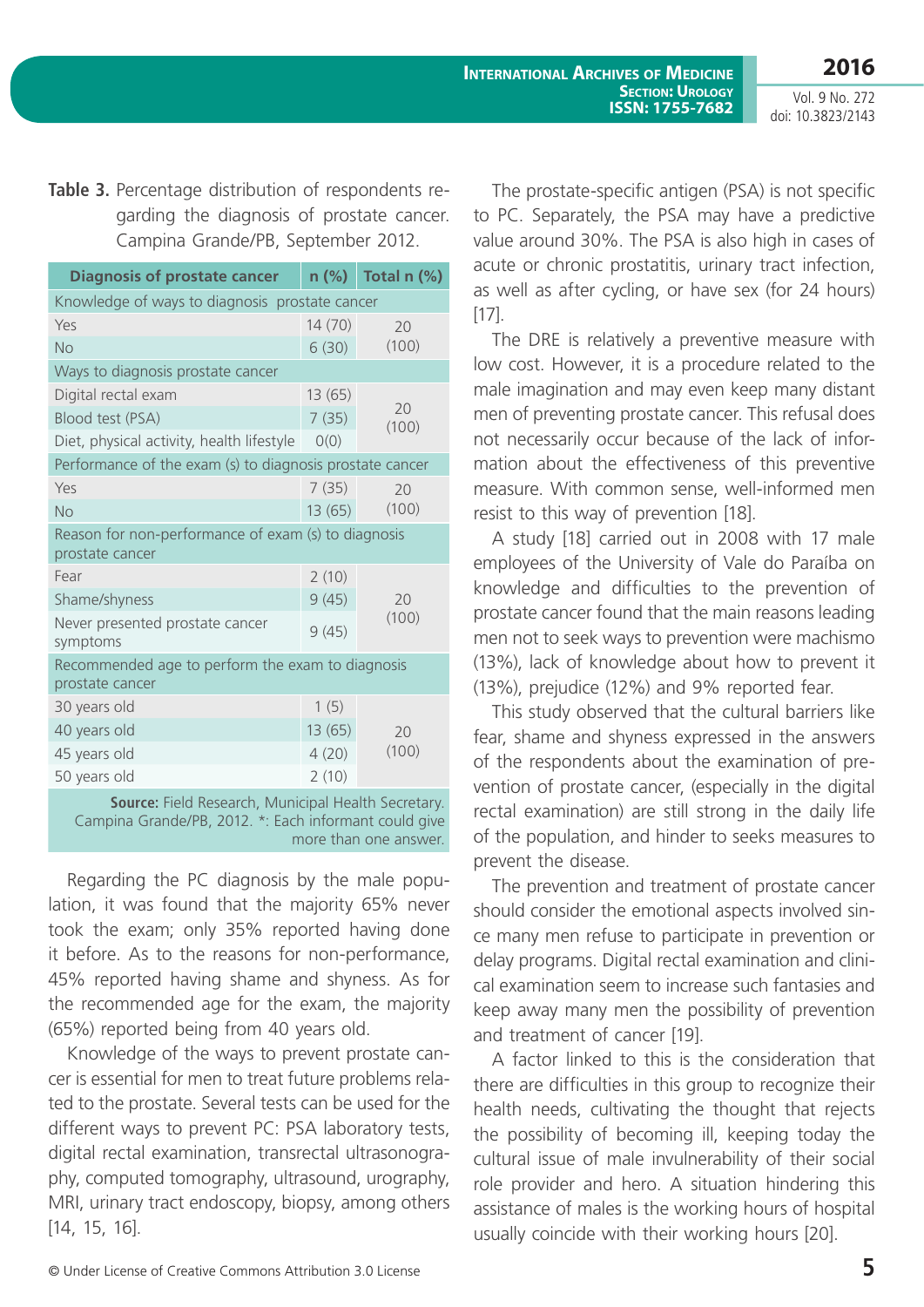National Integral Attention to Men´s Health Policy - PNAISH has emerged trying to raise awareness among the male population, calling the attention to the man in the care perspective that protect comprehensive care and that this is not restricted only to recovery, ensuring above all the prevention of avoidable diseases and health promotion. This enables nursing professionals to incorporate a qualified and directed point of view, which will make the health assistance more effective and efficient. contributing to the emergence of diseases in the male population and the reduction of complications [21].

Considering the data described in **Table 3**, another aspect emphasized in this study is when describing the reasons that the male population do not perform the examination for the prevention of prostate cancer, that beyond the highlighted fear, shame and shyness, this population highlights that they do not perform the examination for prevention because they do not have symptoms of the disease.

This fact is considered to be negative, because it shows that the understanding of the studied population about the concept of health is facing the traditional model of health care, which emphasizes the biological and individual aspect, to the detriment of health promotion and prevention of diseases, recommended by the health surveillance model. When the population seeks to achieve the PC prevention exam only when symptomatic, they have the risk of a larger health problem already installed, increasing the risk of worsening the problem and may lead to death.

For PC prevention, it is important that men seek health services without symptoms, to carry out the practice of rectal and performing the measurement of PSA. The control of prostate cancer should be based on educational activities aimed at male population, who should seek the outpatient clinic for an annual evaluation [2].

The following **Table 4** shows the health information received by the male population about prosta**Table 4.** Percentage distribution of answers regarding the health information received about prostate cancer. Campina Grande/PB, September 2012.

| <b>Health information received</b><br>about prostate cancer | $n$ (%) | Total n (%) |  |  |
|-------------------------------------------------------------|---------|-------------|--|--|
| Receiving information about PC                              |         |             |  |  |
| Yes                                                         | 14(70)  | 20          |  |  |
| No                                                          | 6(30)   | (100)       |  |  |
| Means of information received about PC                      |         |             |  |  |
| Television/radio                                            | 10(50)  |             |  |  |
| Printing journals/magazines/<br>educational brochures       | 04(40)  | 20          |  |  |
| Educational activity (lectures)                             | 4(40)   | (100)       |  |  |
| Individual guidance during a<br>professional consultation   | 2(10)   |             |  |  |
| Source: Field Research, Municinal Health Secretary          |         |             |  |  |

**Source:** Field Research, Municipal Health Secretary. Campina Grande/PB, 2012. \*: Greater than 20, because each informant could give more than one answer.

te cancer. It is observed that most of them (70%) reported receiving information about the disease at any time. As for the means for which the information was received, 50% reported the television and radio, 40% through newspapers, magazines, educational brochures. Only 40% reported being through educational activity in the form of lectures and 10% reported individual guidance during the consultation of a professional.

Although most respondents claiming to receive information about prostate cancer, the table above shows a small percentage reporting that information is received through educational activities (lectures) and individual guidance during the consultation of a professional.

It is known that the Family Health Team which operates in the territory of the population of this study should act as the preferred gateway for these users to actions and health services, and this team should develop educational activities and individual guidance about the importance of prevention of prostate cancer to enable this population having knowledge about the disease and its implications to avoid possible negative constructions of the di-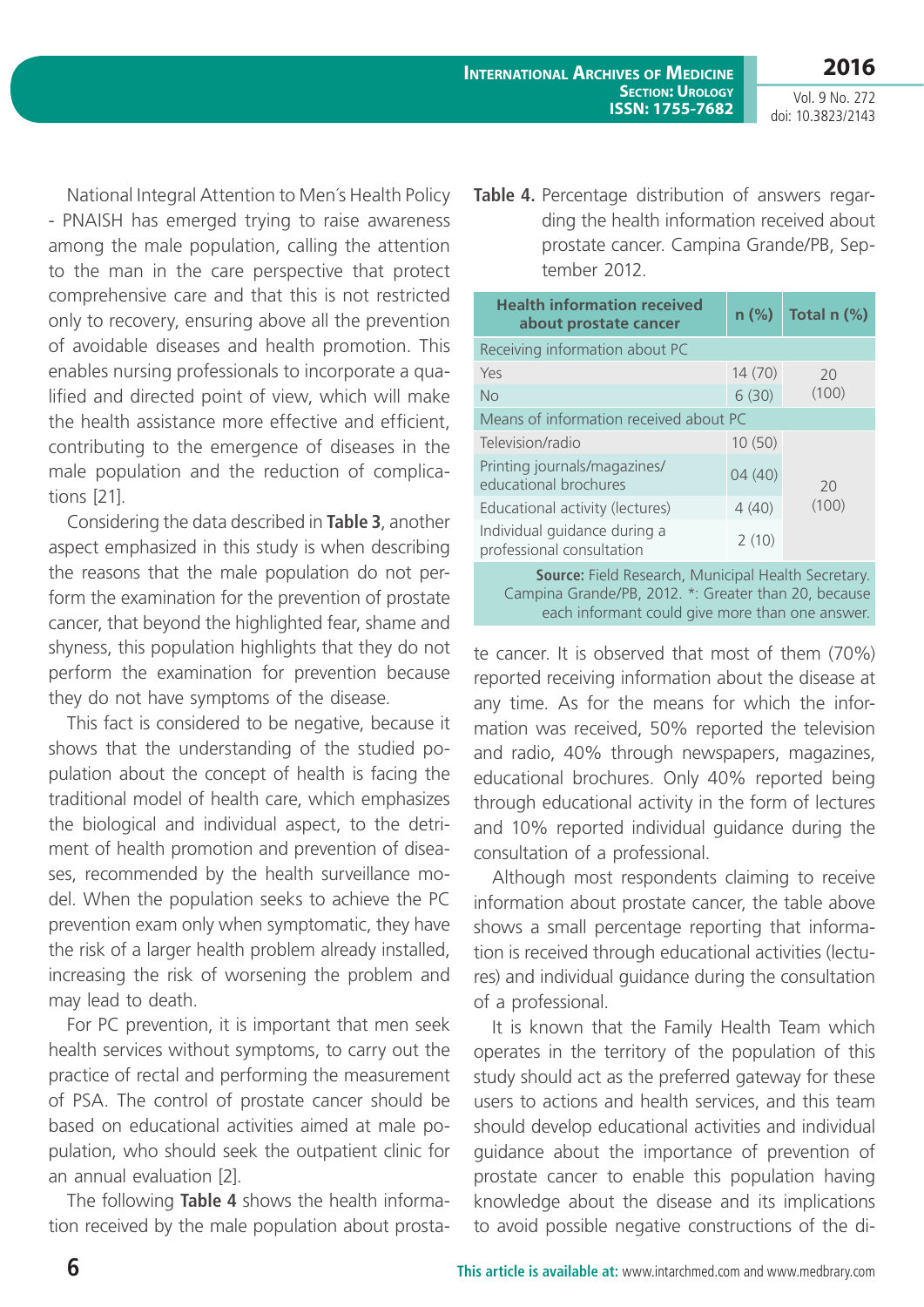sease mainly caused by cultural issues still present in society.

Among the many areas of health services, the Family Health Strategy - FHS is the gateway to the health system in a primary approach that forms the basis and determines the work of other levels of care, offering the health promotion and protection services, risk prevention, cure and rehabilitation to maximize the health and well-being, and integrating the attention of hierarchical and regionalized form besides being a privileged context for the development of educational practices in health.

It is a resource through which knowledge scientifically produced in the health field by health professionals affects the daily lives of people since the understanding of the determinants of the healthdisease process provides subsidies for the adoption of new habits and health behaviors.

Health education in Brazil has two assumptions in which the first one refers to curative and preventive measures aimed at achieving health and coping with diseases. The second assumptions are to health promotion strategies aimed at welfare and the social construction of health. The assumption of preventive and curative strategies to fight the disease and get health is consistent with the principles governing the current cultures and societies, as they are based on ceaseless production and always renewed range of services that are based on technology and science offered to consumption of individuals [22].

When talking about health education, people think about preventing diseases, looking like the health itself is revealed in an individual problem and it can be solved only by educating people. In this aspect, the health education would be seen as a way to change some individual characteristics in short, not obedience to important preventive care and necessary for health promotion [23].

Health education requires a combination of opportunities that encourage health promotion and its maintenance, not understood only as transmission of content, but also as the adoption of educational practices that seek autonomy of the subjects in the conduct of his life [24].

From the perspective of health promotion, professionals must establish some bonds and create co-responsibility links with the users who will decide what is good for them, according to their values, beliefs, expectations and needs [25].

The following categories for analysis were built to analyze critically the answers of men interviewed: I – Unawareness of the male population about prostate câncer; II – PC related to symptoms e III – PC related to prevention.

#### **Category Organizations** Results in **Table 5**.

**Table 5.** Distribution of the categories selected according to the objective of the study. Campina Grande/PB, September 2012.

| <b>Objective</b>                                                  | <b>Main Theme</b>                           | <b>Categories</b>                                                                                                                                  |
|-------------------------------------------------------------------|---------------------------------------------|----------------------------------------------------------------------------------------------------------------------------------------------------|
| To investigate<br>the meaning of<br>PC for the male<br>population | Meaning of PC<br>for the male<br>population | I - Unawareness<br>of the male<br>population about<br>prostate cancer.<br>$II - PC$ related to<br>symptoms<br>$III - PC$ related to<br>prevention. |
| <b>Source: Research data/2012.</b>                                |                                             |                                                                                                                                                    |

#### **Meaning of prostate cancer for the male population**

Regarding the central theme described above, it was possible to analyze and select three categories: the first category related to "the male population unawareness about the PC," the second category "PC related to symptoms," and the third category "PC related to the prevention." Below, there is the testimonies and analysis described related to each category mentioned.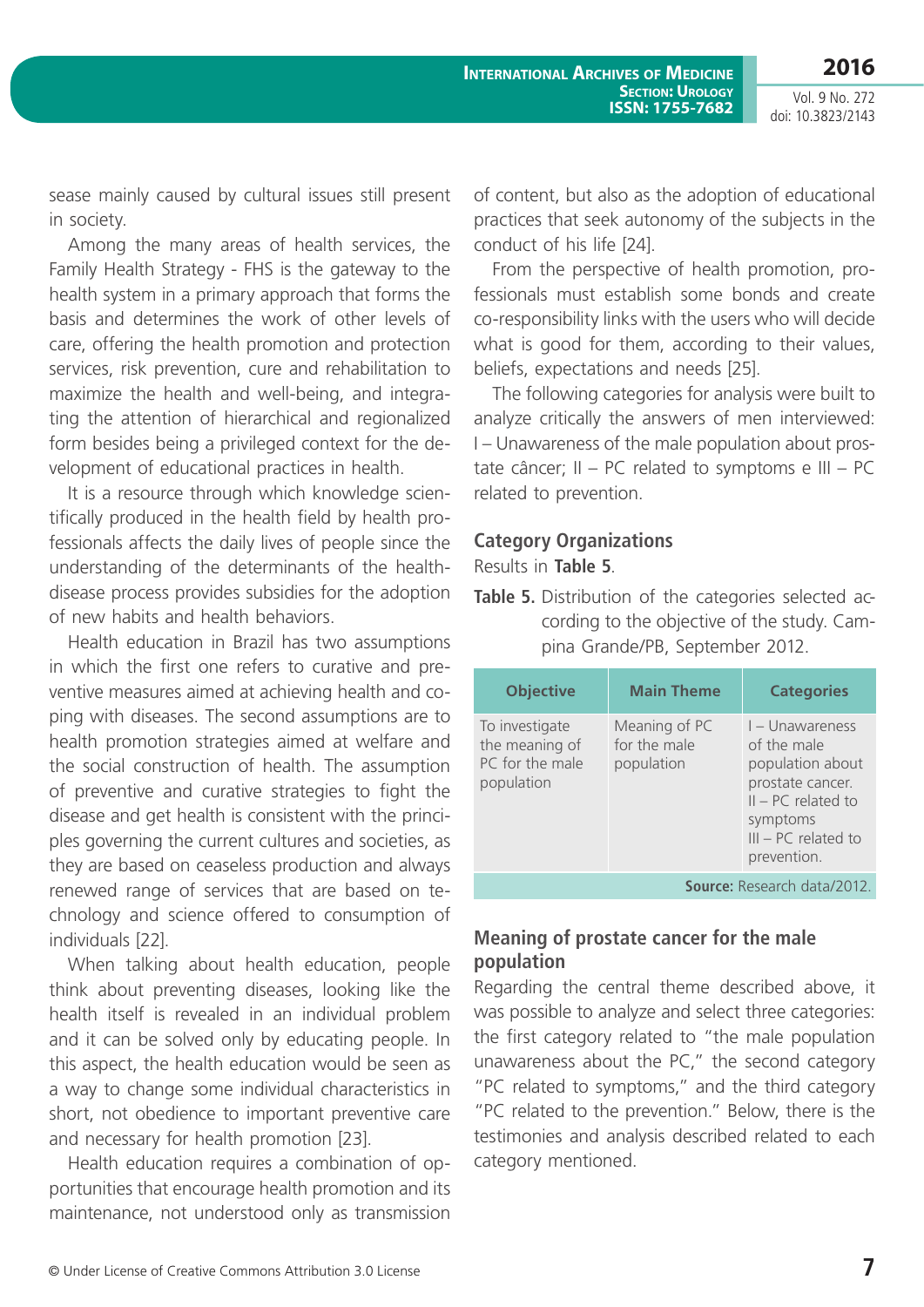#### **Unawareness of the male population about prostate cancer**

In the identification of the users´ knowledge on the meaning of prostate cancer, most respondents knew nothing about the disease, as evidenced in the following lines:

| I do not understand anything about it then I do<br>not understand |
|-------------------------------------------------------------------|
| E.1.                                                              |
| I do not understand anything.<br>E.1; E.3; E.6; E.10; E.18.       |
| I know nothing of it, you know.<br>E.7.                           |
| I do not know, you see, I do not understand it<br>E.9.            |
| I do not know, do not know<br>E.12.                               |
| I cannot understand anything of a prostate cancer<br>thing.       |
| E.15.                                                             |
| I do not understand anything that I do not feel                   |

*anything...* E.8.

A relevant fact and may be associated with lack of knowledge about prostate cancer is the education of those interviewed since most of the participants in this study were illiterate and had not completed elementary school.

A study [26] carried out in 2006 in the city of Fortaleza/CE with workers over 40 years old to assess the knowledge of the employees of a private university on the prevention of prostate cancer, found the disinformation of the male population about the problem. Most of them, 37.1% conceptualized it as being simply a disease that affects men and a significant perceptual could not explain it.

It is believed that health education is the fundamental key to the family health team to develop activities with the population studied to enable them to know the PC, particularly on preventive measures, since such misinformation is a worrying factor since knowledge about the disease and ways to prevent it can be decisive on its evolution.

## **PC related to symptoms**

Reading the speeches below allows us to infer that the meaning of prostate cancer for the male population is related to the symptoms of the disease.

|  |  |  | It is a pain in the urethra only. |  |
|--|--|--|-----------------------------------|--|
|  |  |  |                                   |  |

E.16.

*Because the person urinates one little urine three days right?... pain in the belly right? .. then, the thing is burning right?...*

E.17.

*what I understand is that it is urinating much, difficulty urinating and pain in the bladder and various things...*

E.19.

*it is a disease that gives a great desire to be peeing a lot; it gives much pain in the bladder and if you do not care you can die…*

E.20.

The speeches showed that in this population, there is no knowledge about prostate cancer. They think the disease is only installed in the body when they feel the symptoms. In this respect, it is also possible to realize in the discourse above, the idea that the health care model by which experiences this population in their daily lives is facing the biological conception of health, emphasizing the healing instead of health promotion and disease prevention.

Despite the respondents of this study rely on professionals of the Family Health Strategy in the terri-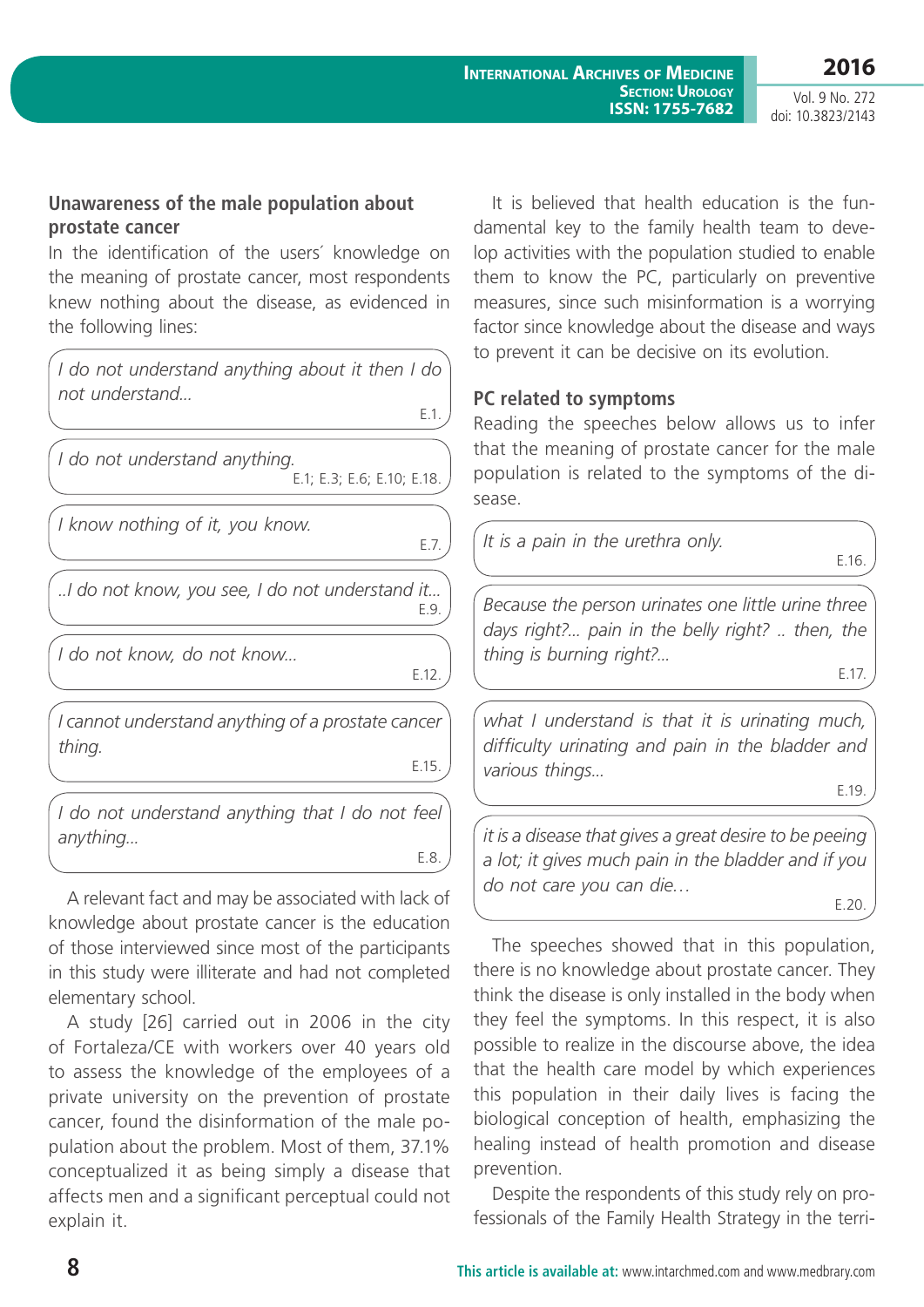**2016**

tory where they live, it is wondered whether these professionals are developing health promotion and disease prevention directed to the community, especially to men, or they are playing traditional models of hegemonic health care.

In this sense, the development of health promotion programs and risk prevention and disease aims to change the current health care model in the health system and to improve the quality of life, since most of the diseases affecting the population are preventable. Also, it is promoted the reduction of spending on health care high cost for companies [27].

#### **PC related to prevention**

It can be seen in the speeches below that respondents associate the meaning of prostate cancer to preventive examinations, especially the rectal exam:

*...You have to do preventive tests at least; I am not sure but every year.*

E.4.

*...If you do the correct tests monitoring there....* E.5.

*I know the thing is by the rectal and the person has to do over 40.*

E.14.

*I have to be prevented by making the rectal exam because if you notice it at the right time, you can be cured but later, it will be complicated* E.13.

*...the right thing is to do the rectal exam every six months, a blood test to give a general ready only this even though I know.*

E.5.

Although the study population did not have a broad knowledge on the disease, prevention through digital rectal examination is emphasized by this population as important, though, it still is an examination of strong cultural barriers.

It is observed in the speeches that respondents relate only the performance of the digital rectal exam to the prevention of prostate cancer. It is important to consider that beyond that examination, other tests already mentioned in this study are important for screening prostate cancer. The population needs to know the risk factors for the disease so that they can take preventive measures.

Prostate cancer and its early screening are little discussed in the male population, getting men unrelated to this serious public health problem in Brazil, which can have a negative impact on the health of people in our country, since, knowing the severity of the problem, few men seek the health services [28].

## **Conclusions**

The results presented in this study point to the opportunity to observe and reflect on aspects that influence the knowledge of the male population in the PC:

Socioeconomic barriers, reflected in low income and low education contribute to the lack of understanding of men over the health-disease process, thus also impacting negatively on the knowledge of this population in the prostate cancer.

Cultural barriers are one of the main factors that interfere with the achievement of prostate cancer prevention exams, especially the digital rectal exam. This fact is associated with little knowledge of this population about the disease.

Although most of the population studied reported to know how to prevent prostate cancer, most of them do not do the tests for prevention, which is another negative factor, since it predisposes this population to the risks of the disease.

Although the majority of respondents said they had received information about the prostate cancer, that information is received mostly through televi-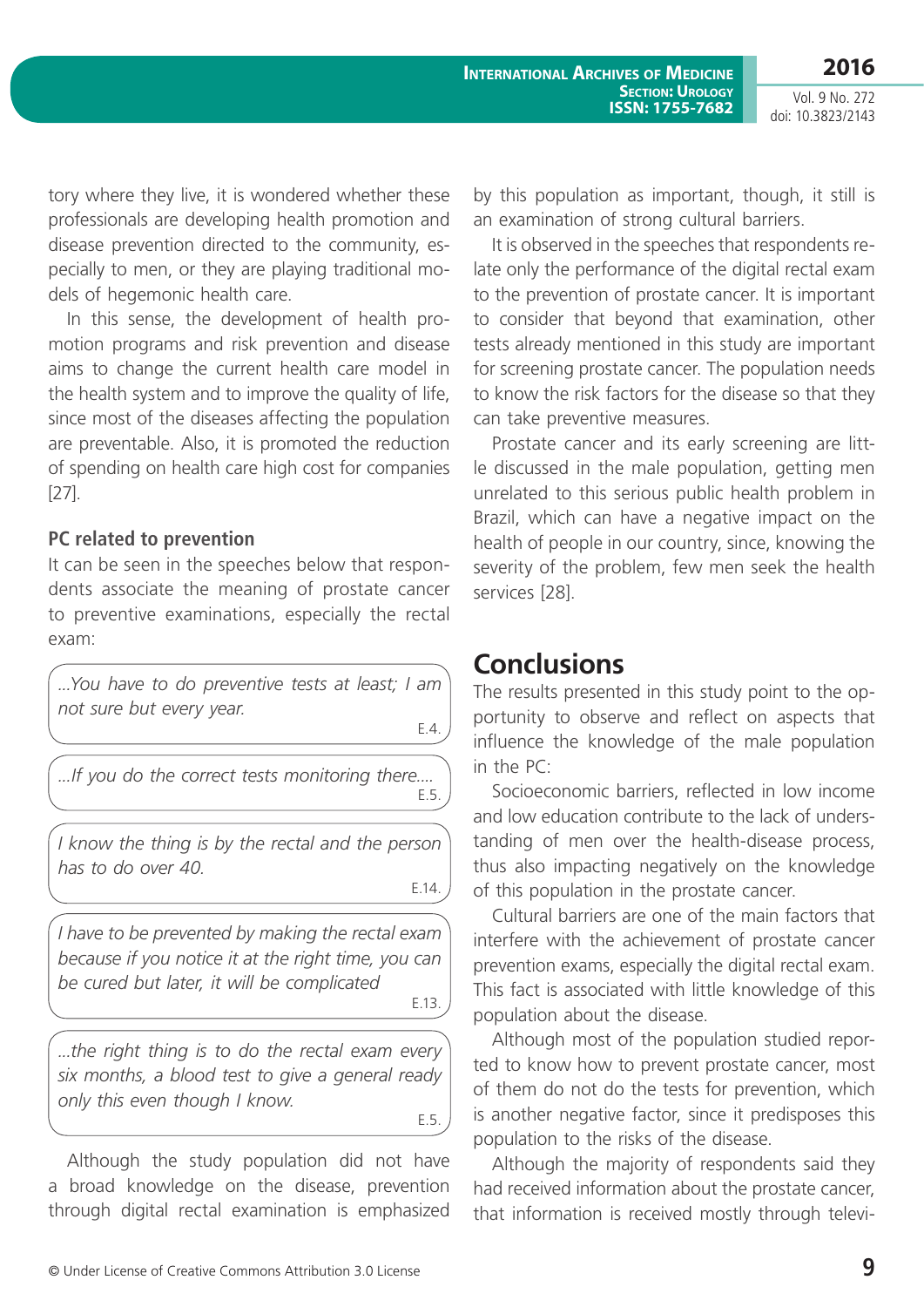sion, radio, educational brochures. On the other hand, educational activities in groups by lectures and individual guidance during a professional consultation were not mentioned by respondents.

The family health team needs to work on the issues related to human health especially concerning the PC to enable the male population knowledge about the disease so that this population uses the means of prevention to care about their health. The nurse as a member of the team must have a different view, looking at the Community Health Agents and other team members enhance the health education actions to be developed with this population. This study raised interest in other studies to be carried out to enable better research on the subject.

## **References**

- **1.** Kuarne H. et al. Marcadores moleculares de suscetibilidade para o câncer de próstata. In: Congresso Brasileiro de Genética nº 54º;Bahia Othon Palace Hotel (Salvador), Bahia. Resumos do 54º Congresso Brasileiro de Genética. Salvador (BA): Sociedade Brasileira de Genética; 2008. p. 206.
- **2.** Instituto Nacional de Câncer José Alencar Gomes da Silva [homepage na internet].Câncer de próstata [acesso em 26 abr 2015]. Disponível em: http://www2.inca.gov.br/wps/wcm/ connect/tiposdecancer/site/home/prostata/definicao.
- **3.** Tofani ACA, Vaz, CE. Câncer de próstata, sentimento de impotência e fracassos antes os Cartões IV e VI do Rorschach. Revista Interamericana de Psicologia. 2007; 41(2).
- **4.** Gianini MMS. Câncer e Gênero: Enfrentamento da doença. São Paulo. Dissertação [Mestrado em Psicologia] - Pontifícia Universidade Católica de São Paulo; 2007.
- **5.** Sociedade Brasileira de Urologia [homepage na internet]. As doenças que ocorrem na próstata [acesso em 01 de nov de 2014]. Disponível em: http://www.sbu.org.br.
- **6.** Brasil. Ministério da Saúde. Secretaria de Atenção à Saúde. Departamento de Ações Programáticas e Estratégicas. Política Nacional de Atenção Integral à Saúde do Homem: princípios e diretrizes / Ministério da Saúde, Secretaria de Atenção à Saúde, Departamento de Ações Programáticas e Estratégicas. Brasília: Ministério da Saúde; 2009.
- **7.** Oliveira MM. A prevenção do câncer de colo de útero, no contexto da estratégia saúde da família, da área básica da distrital–Oeste/Sumarezinho, do município de Ribeirão Preto-SP. Ribeirão Preto. Dissertação [Mestrado] -Escola de Enfermagem de Ribeirão Preto, Universidade de São Paulo; 2003.
- **8.** Minayo MCS. Pesquisa social: teoria, método e criatividade. Petrópolis (RJ): Vozes; 2010.
- **9.** Bardin L. Análise do Conteúdo. Lisboa: Edições 70; 2009.
- **10.** Costa RP. Câncer da próstata: conceitos atuais. Brasília (DF): Hosp. Amaral Carvalho; 1997.
- **11.** Corrêa NAB. et al. Diagnóstico precoce de carcinoma de próstata: antígeno prostático específico (PSA), um marcador quase ideal. Rev. Bras. Anál. Clín. 2003; 35 (2): 63-64.
- **12.** Reggio E. Tratamento percutâneo do adenocarcinoma de próstata por crioblação. São Paulo. Tese [Doutorado em Medicina] – Universidade de São Paulo; 2005.
- **13.** Gonçalves IR, Padovani C, Popim RC. Caracterização epidemiológica e demográfica de homens com câncer de próstata. CienSaude Colet.2008; 13(4): 1337-1342.
- **14.** Rodrigues CC, Pereira GG, Frota WSN, Lopes YC, Almeida, LS. Câncer de Próstata: nível de conhecimento da população masculina com faixa etária acima de 40 anos, da feira livre do município de Barreiras-BA [Apresentação na III Jornada Científica e Tecnológica do Oeste Baiano; 2010; Bahia, Brasil].
- **15.** Otto SE. Oncologia: câncer em enfermagem. São Paulo (SP): Reichmann e Affonso; 2002.
- **16.** Nettina SM. Prática de enfermagem. 7. ed. Rio de Janeiro (RJ): Guanabara Koogan; 2003.
- **17.** Miranda PSC, Côrtes MCJW, Martins ME, Chaves PC, Santarosa RC. Práticas de diagnóstico precoce de câncer de próstata entre professores da faculdade de medicina - UFMG. Rev. Assoc. Med. Bras. 2004; 50(3): 272-275.
- **18.** Kelleher D. Problemas de próstata e ITUs. Medical Update. 2003; 1(5):11-2.
- **19.** Gomes R. et al. A prevenção do câncer de próstata: uma revisão da literatura. CienSaude Colet. 2008; 13 (1): 239-242.
- **20.** Maia KO, Moreira SH, Filipini S M. Conhecimento e dificuldade em relação à prevenção do câncer de próstata na ótica dos homens de meia idade. In: Anais do 13º Encontro Latino Americano de Iniciação Científica, 9º Encontro Latino Americano de Pós-Graduação: ciência e ética, o paradigma do século XXI; 2009 out 16-17; São José dos Campos, Brasil. São Paulo: UNIVAP; 2009.
- **21.** Vieira ACOA, PompeoACL, Lucon AM. Repercussões da comunicação do diagnóstico de câncer da próstata na sexualidade masculina. Revista Brasileira de Medicina. 2005:10- 14.
- **22.** Schraiber LB, Figueiredo WS. et al. Necessidades de saúde e masculinidades: atenção primária no cuidado aos homens. CadSaude Publica. 2010; 26 (5): 961-70.
- **23.** Silva SO. Cuidado na perspectiva de homens: um olhar da enfermagem [dissertação]. Santa Maria: Universidade Federal de Santa Maria; 2010.